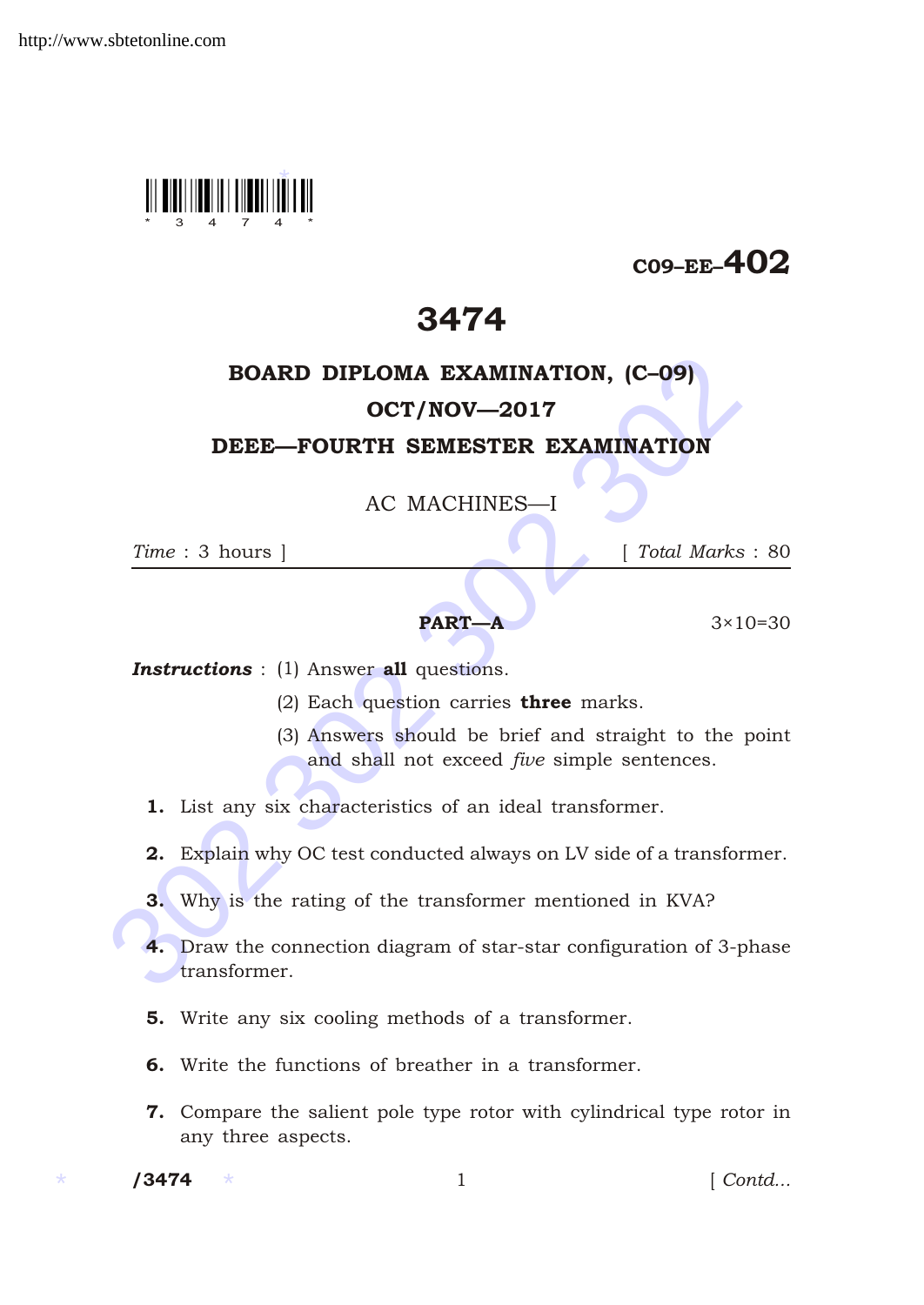- \* 8. Write any three advantages of stationary armature over rotating armature.
- 9. Briefly explain distribution factor of a synchronous generator.
- 10. Write the necessity for parallel operation of alternators.

#### **PART—B** 10×5=50

**Instructions** : (1) Answer *any* five questions.

- (2) Each question carries  $ten$  marks.
- (3) Answers should be comprehensive and the criterion for valuation is the content but not the length of the answer.
- 11. *(a)* Derive e.m.f. equation of a single-phase transformer. 5
- **PART—B**<br>
10×5=<br> **Instructions** : (1) Answer *any* five questions.<br>
(2) Each question carries **ten** marks.<br>
(3) Answers should be comprehensive and the criter<br>
for valuation is the content but not the length<br>
the answer.<br> *(b)* In a transformer, the core loss is found to be 52 watt at 40 Hz and 90 watt at 60 Hz, both losses being measured at same flux density. Compute the hysteresis loss and eddy current loss at 50 Hz supply. 5
	- 12. A 10-kVA, 2500/250 V, single-phase transformer gave the following test results :

OC test : 250 V, 0·8 A, 50 W SC test : 60 V, 3 A, 45 W

- (*a*) Calculate the efficiency at  $\frac{1}{4}$ ,  $\frac{1}{2}$  $\frac{1}{2}$  of the full load at 0·8 PF lag. 5
- *(b)* Calculate the load (kVA output) at which maximum efficiency occurs. 5
- 13. A transformer has its maximum efficiency of 98% at 15 kVA at UPF. During the day it is loaded as follows :
	- 8 hours—2 kW at 0·9 pf lag
	- 6 hours—8 kW at 0·8 pf lag
	- 6 hours—12 kW at 0·8 pf lag
	- 4 hours—No load

Find the all day efficiency. 10

 $/ 3474$ 

/3474 2 [ *Contd...*